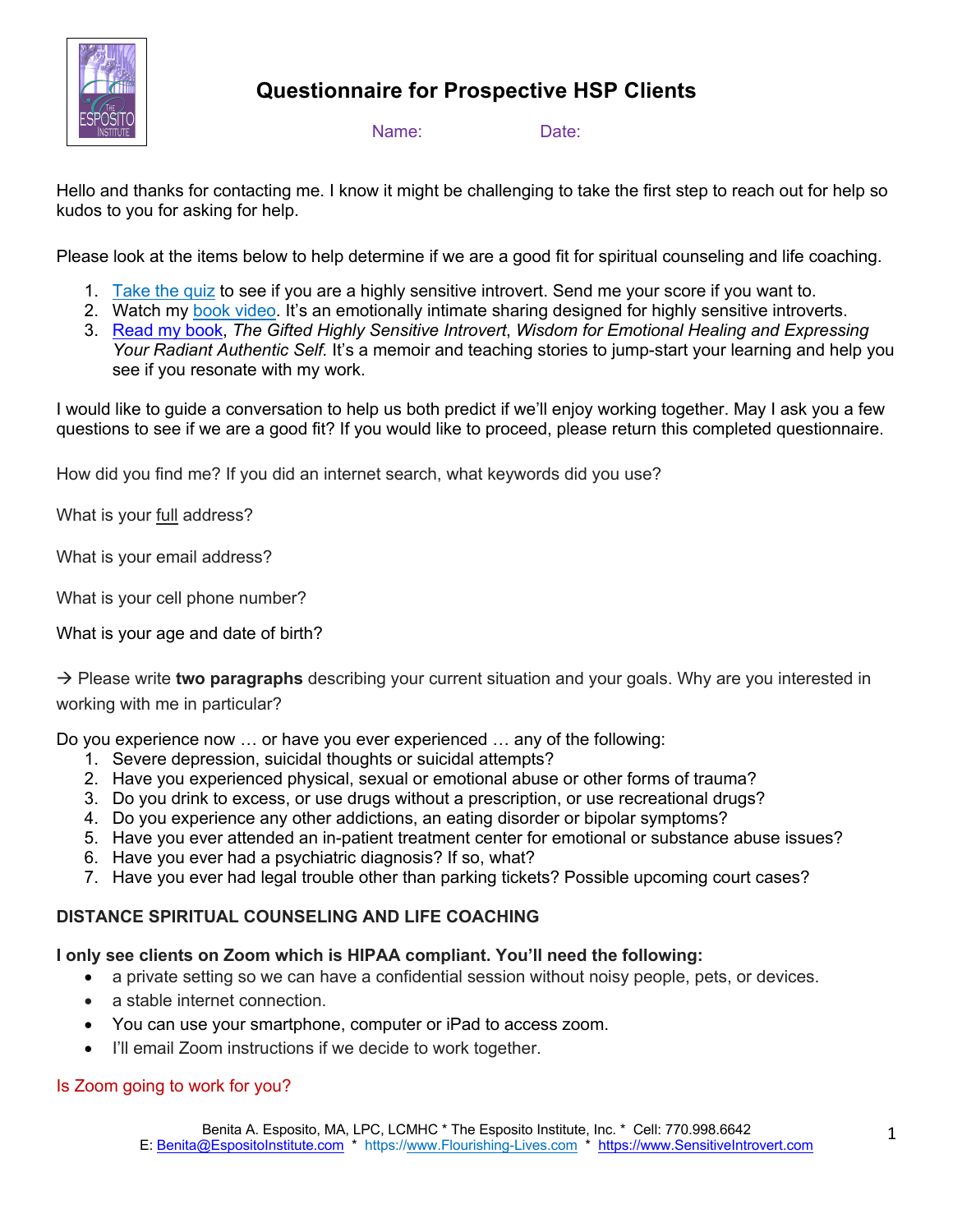**SCHEDULE:** I see clients Monday-Thursday, 10am-7pm Eastern during winter months … and 10am-6pm Spring through Fall. Meetings are 50-53 minutes. You can schedule an 80-minute appointment if you would like to make faster progress.

Please tell me when you are available:

If I have a waiting list, would you like to be added to it?

# **COMPUTER SKILLS**

You'll need to be able to read my Welcome Package forms in a WORD or a PDF document. You'll print forms, sign them, scan them, and return them via email. Or you could mail the forms via USPS if necessary. We need to be able to communicate regularly via email and/or text within 24-48 hours.

Can you do that?

#### **FEES**

#### **Out-of-Pocket Fees**

Intake & Follow-up Ala Carte Meetings: \$200 per session @ 53 minutes. Or \$300.00 for 80 minutes.

After the first meeting, you may receive a discounted rate when you purchase a package.

- 6 meetings to be completed within 3 months: \$175 per session. Total \$1,050. Save \$150.
- 12 meetings to be completed within 6 months: \$165 per session. Total \$1,980. Save \$420.
- A sliding scale is available on a limited basis depending on your income.

**Insurance:** Anthem BCBS is the only insurance I can process, and only for residents of Georgia or North Carolina. I do not process Medicare or Medicaid or EAPs.

#### Do my fees work for you?

# **GROUPS and RETREATS**

I offer weekly coaching groups for HSPs on Zoom and HSP Retreats. Most participants also have private sessions on a weekly, bi-weekly or monthly basis. A minimum of three private sessions are required before joining a group or a retreat. We need to get to know each other and build trust.

#### **HOW TO MAKE PAYMENTS**

Please make your payment one day before each session via PayPal. It is the only online payment system that I use. You could also mail a check.

#### Does PayPal work for you?

 $\sim$  Continued  $\sim$